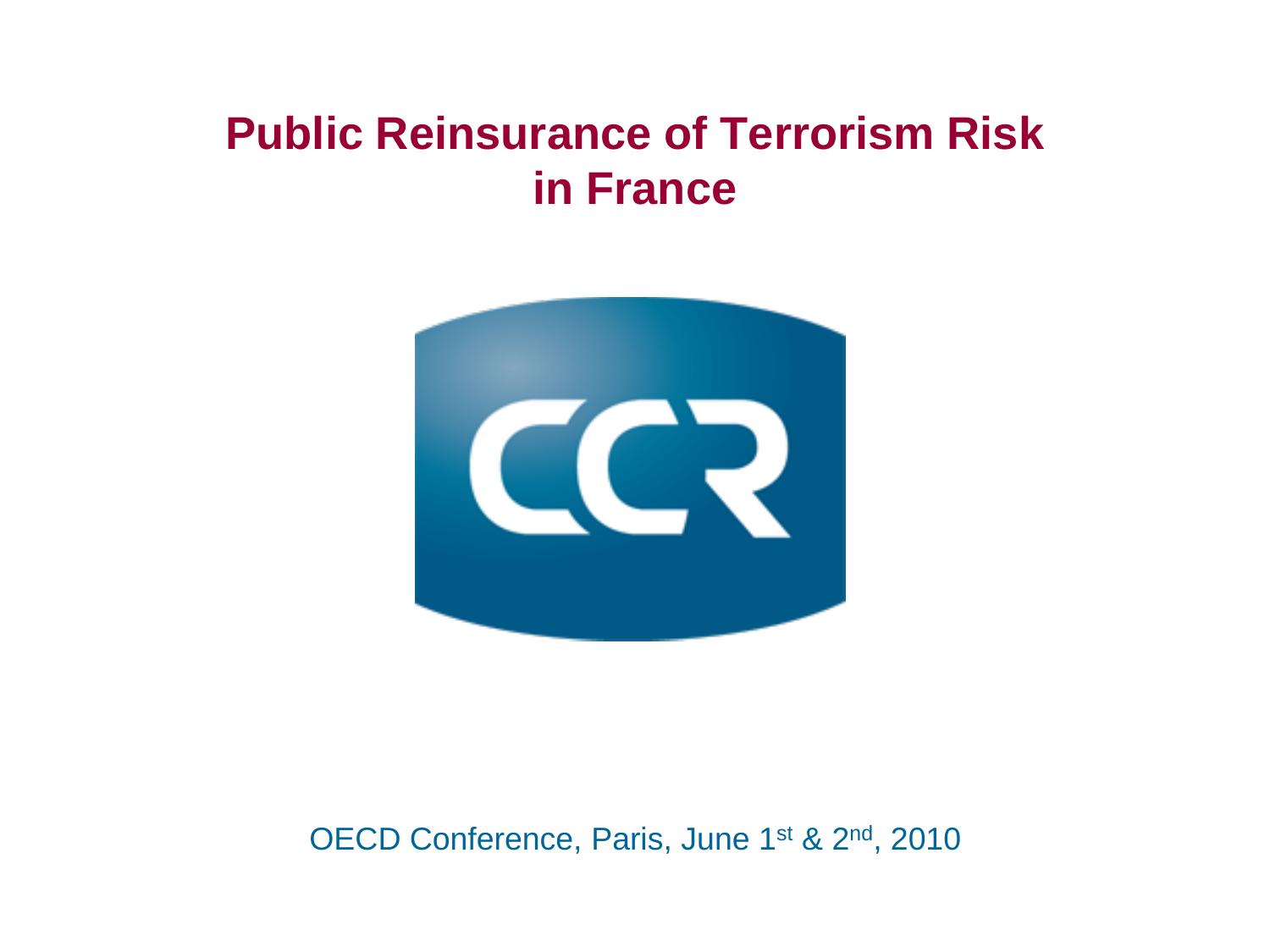## **What the law says**

- Fire insurance contracts covering goods in France (i.e. any tangible goods, property, contents, etc.) and Automobile physical damage policies, must also cover damage ensuing a terrorist attack, provided that such damage is incurred in France. NBC is not excluded.
- In case of a terrorist attack, the same deductibles and limits as the Fire cover apply in respect of physical damage together with any decontamination costs and/or direct consequential losses (such as business interruption directly caused by the physical damage incurred by the insured tangible property).
- Specific provisions apply:
	- For goods insured by a "large" company, coverage may be reduced (to a certain extent)
	- Airborne, waterborne or railway vehicles, as well as cargo, are not subject to the mandatory terrorism rider (with a couple of exceptions)

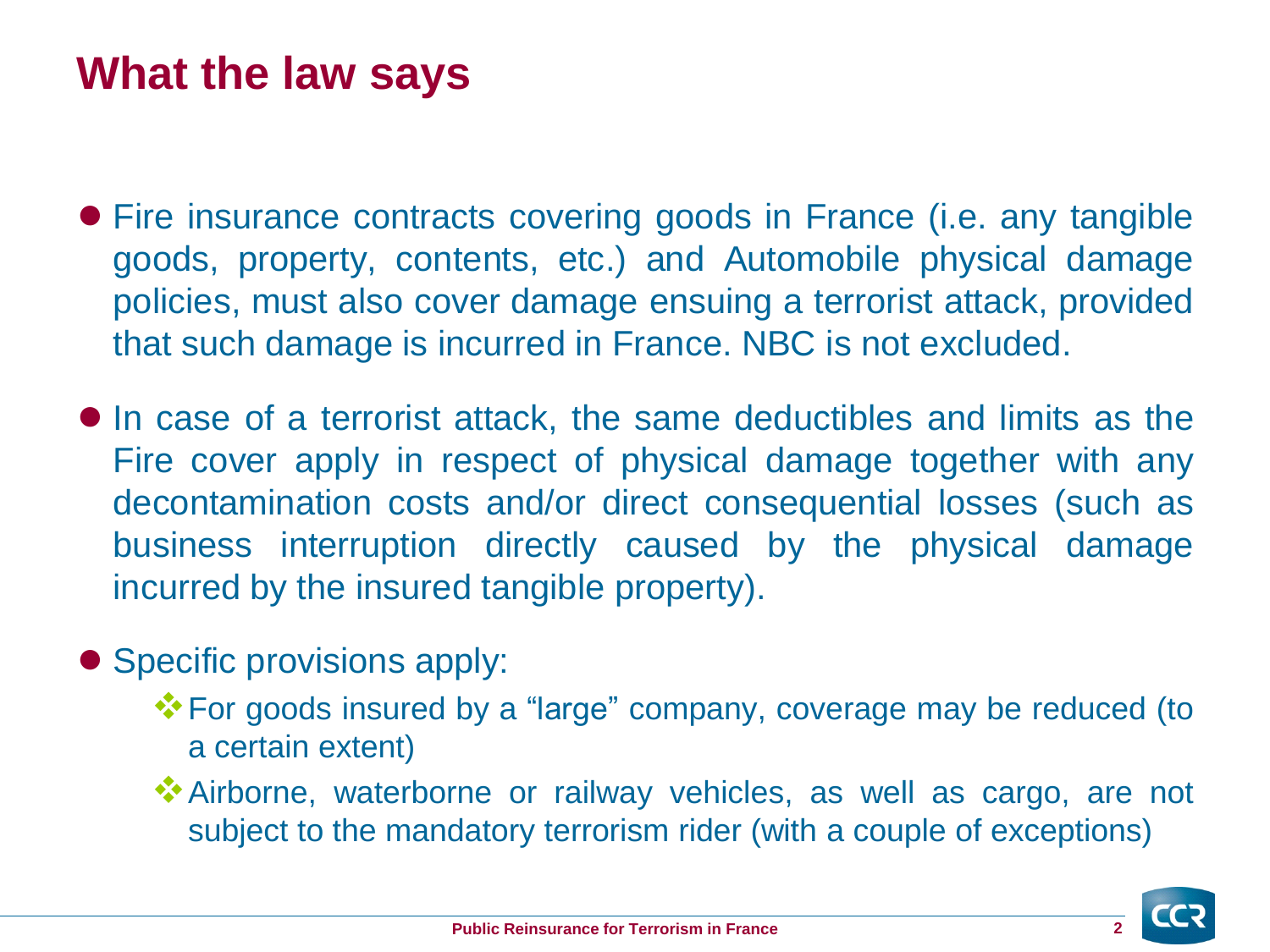## **What the law says (Cont'd)**

- A terrorist attack is defined as an intentional offence, whether by an individual or an organization, where such offence aims at seriously disturbing public order through intimidation or terror. Offences include:
	- Wilful attack on the life or physical integrity of persons, abduction, hijacking, etc.
	- Theft, extortion, destruction, etc., including IT-related offences
	- The production, purchase, sale, import, export or keeping of weapons or explosive or nuclear devices
	- **<sup>❖</sup> Money laundering**
	- **<sup>◆</sup>Insider trading**
	- \*The introduction into the atmosphere, soil, water, foodstuff, etc. of dangerous substances
	- \*\*\*\*\* Consciously funding or otherwise aiding and abetting any of the above

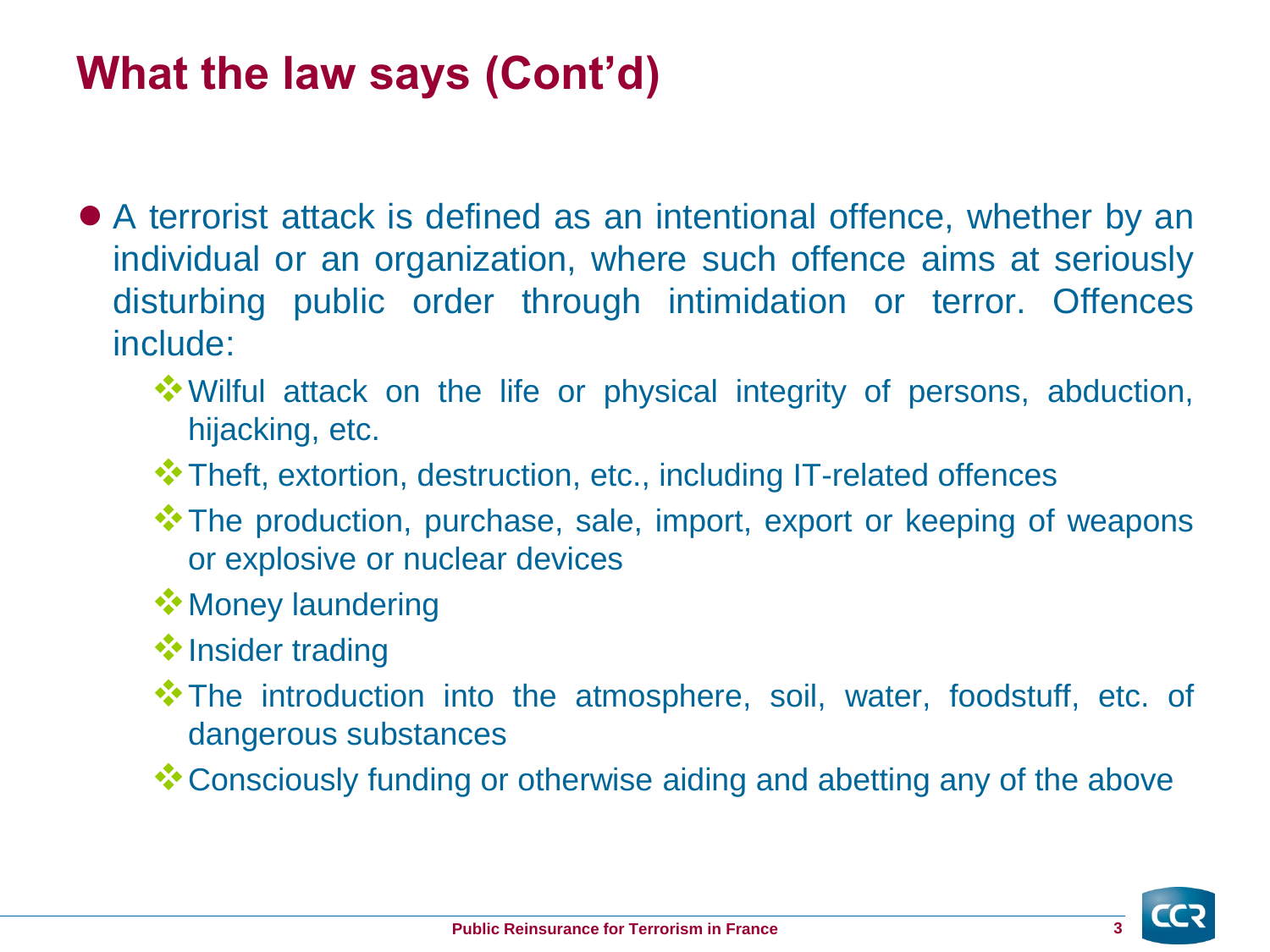## **What the law says (Cont'd)**

- CCR may bind the French state's financial guarantee in providing reinsurance coverage for terrorism risk as it relates to the mandatory rider.
- The details of that mechanism, including compensation for the state guarantee, are provided for in a written agreement between CCR and the Finance Minister.
- *Nota bene: CCR is a limited company, fully-owned by the French state. For more see www.ccr.fr*

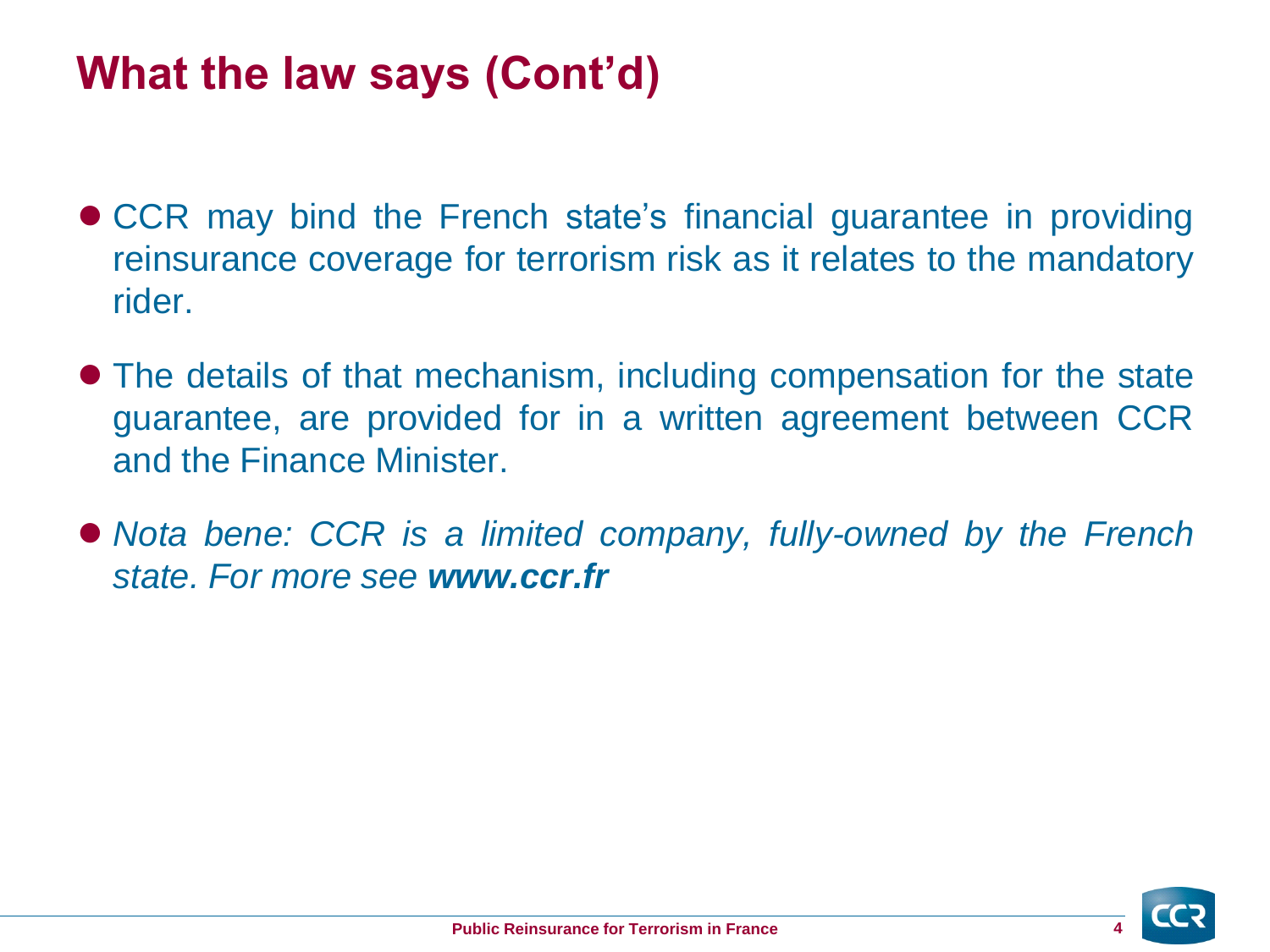## **Public Reinsurance**

● The above is the framework within which CCR reinsures:

- \*\* the French obligatory Terrorism Pool for Large Risks "GAREAT"
	- Unlimited, non-proportional cover attaching at EUR 2 billion (one stop loss treaty for the market, on an occurrence year basis)
- optionally, individual insurance companies in respect of Small & Medium-Size Risks
	- $\checkmark$  Unlimited, non-proportional covers attaching at individually determined deductibles (no less than 20% of premium income – individual stop loss treaties on an occurrence year basis)
- with, in both cases:
	- $\checkmark$  No counterparty risk
	- $\checkmark$  Availability secured until Dec. 31st, 2012
	- $\checkmark$  Regardless of where the terrorist attack has originated
	- $\checkmark$  NBC fully covered
	- $\checkmark$  Scope restrictively aligned with that of the mandatory cover

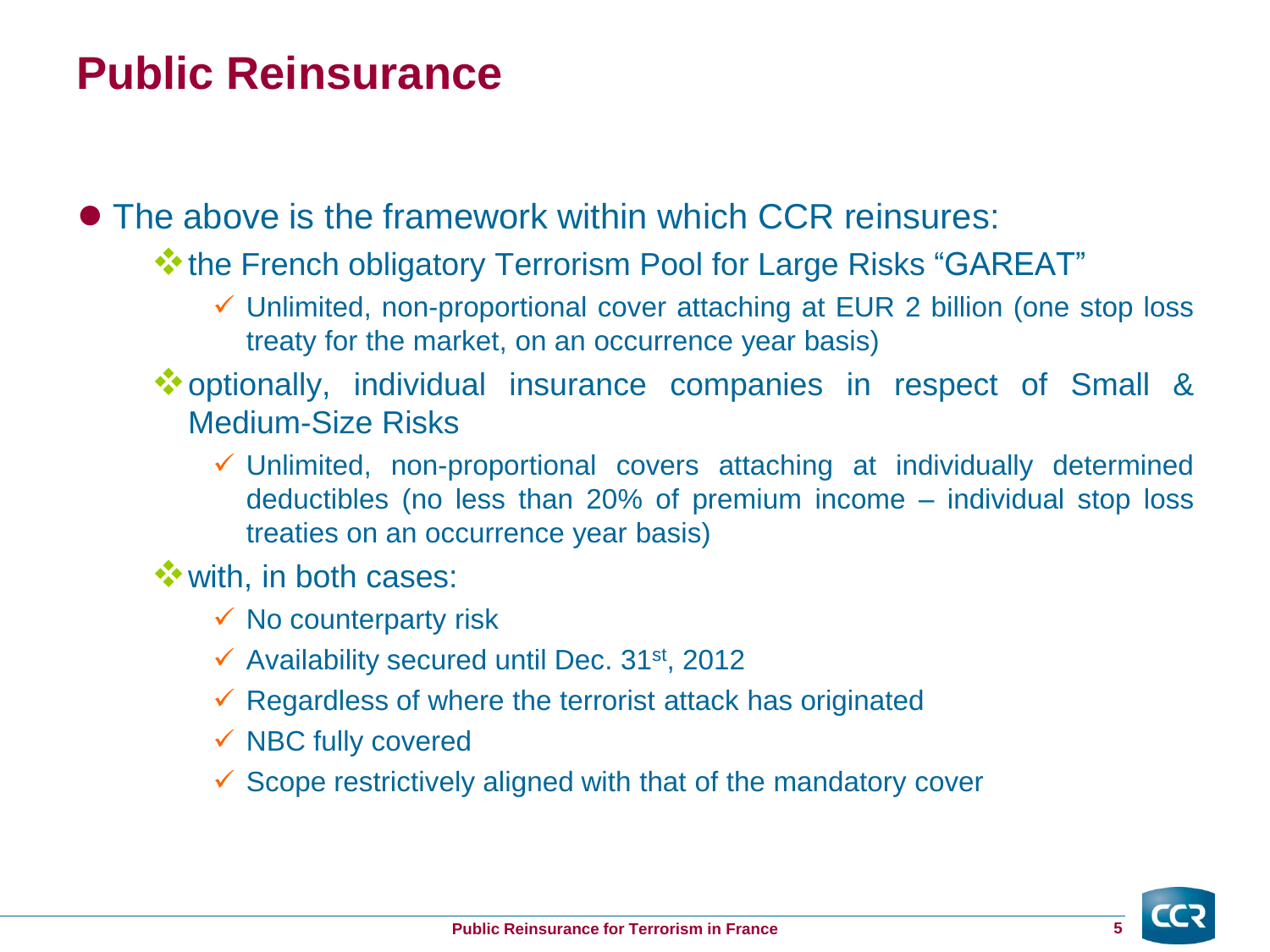### **Additional public reinsurance of terrorism risk (outside of the above scope)**

- The law says: CCR may also bind the French state's financial guarantee in providing reinsurance coverage for hull or cargo risks (whether aviation, marine, rail, trucking, etc.) as they relate to extraordinary circumstances comprising war, riots, civil commotion and other cases of serious trouble to public order.
- "Extraordinary circumstances" are construed as including terrorism.
- This provision is unrelated to any kind of mandatory cover in insurance policies.
- In that capacity, CCR provides reinsurance:
	- \*\* to GAREAT, by way of a separate stop loss treaty with a capacity of EUR 120 million, in respect of railway hull
	- \*\* to individual Marine insurers, usually by way of unlimited proportional and non-proportional treaties (quota share + stop loss)

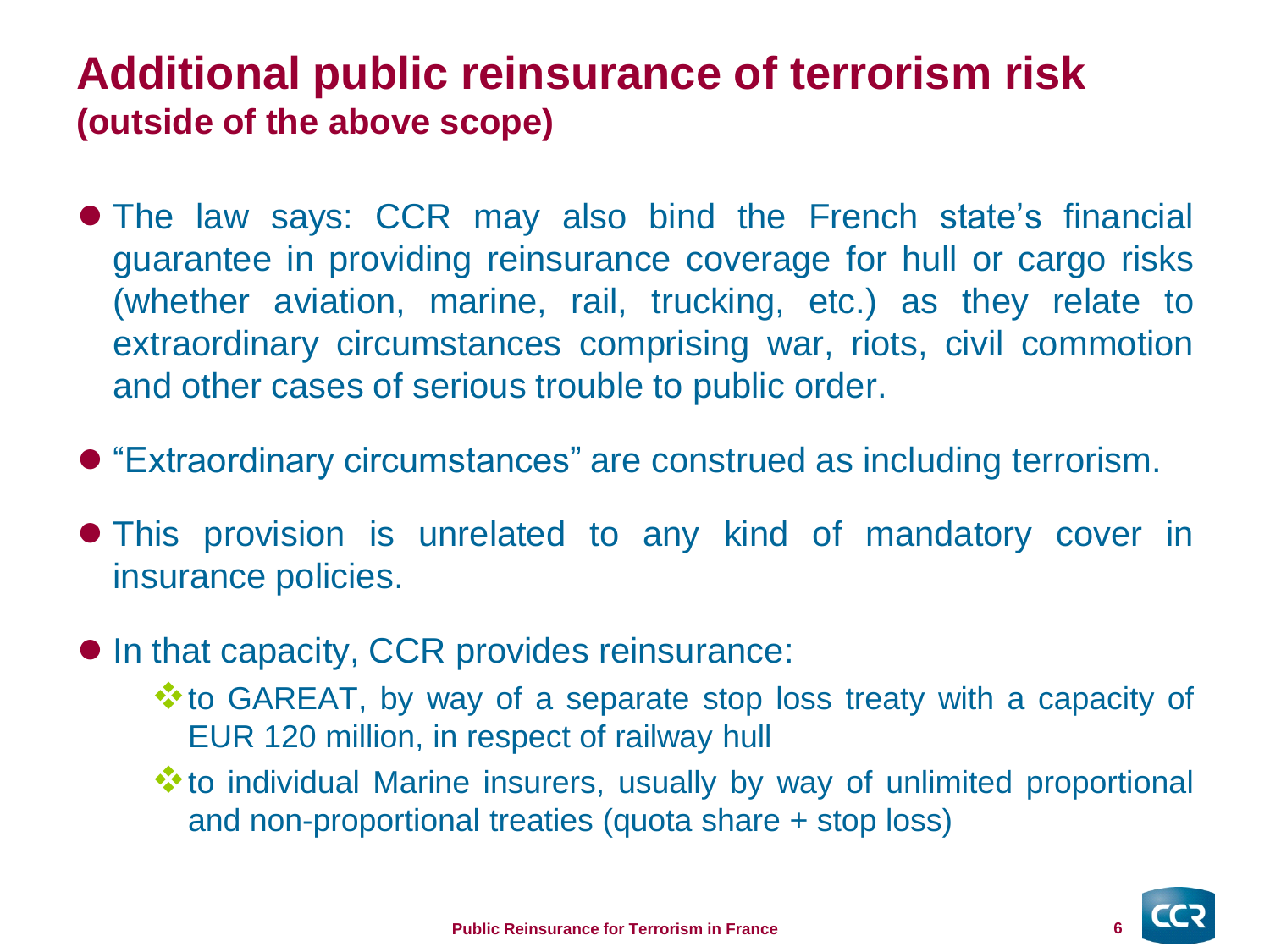## **Financials**

#### **(reinsurance of the mandatory terrorism rider only)**

- Premium income to CCR in 2010 will be close to EUR 55 million
- Since inception (Jan. 2002 for Large Risks and Jan. 2006 for Small & Medium-Size Risks), CCR has accumulated net reserves at the end of 2009 of EUR 330 million
- The French state's unlimited financial involvement would kick in after market retention and CCR's own reserves have been exhausted, which corresponds to a market loss of approximately:
	- **EUR 2.2 billion in respect of Large Risks** 
		- being 2.0 billion GAREAT (including its private reinsurers) + 0.2 billion CCR's own reserves
	- **EUR 3.2 billion in respect of Small & Medium-Size Risks**

being 3.1 billion market retention + 0.1 billion CCR's own reserves

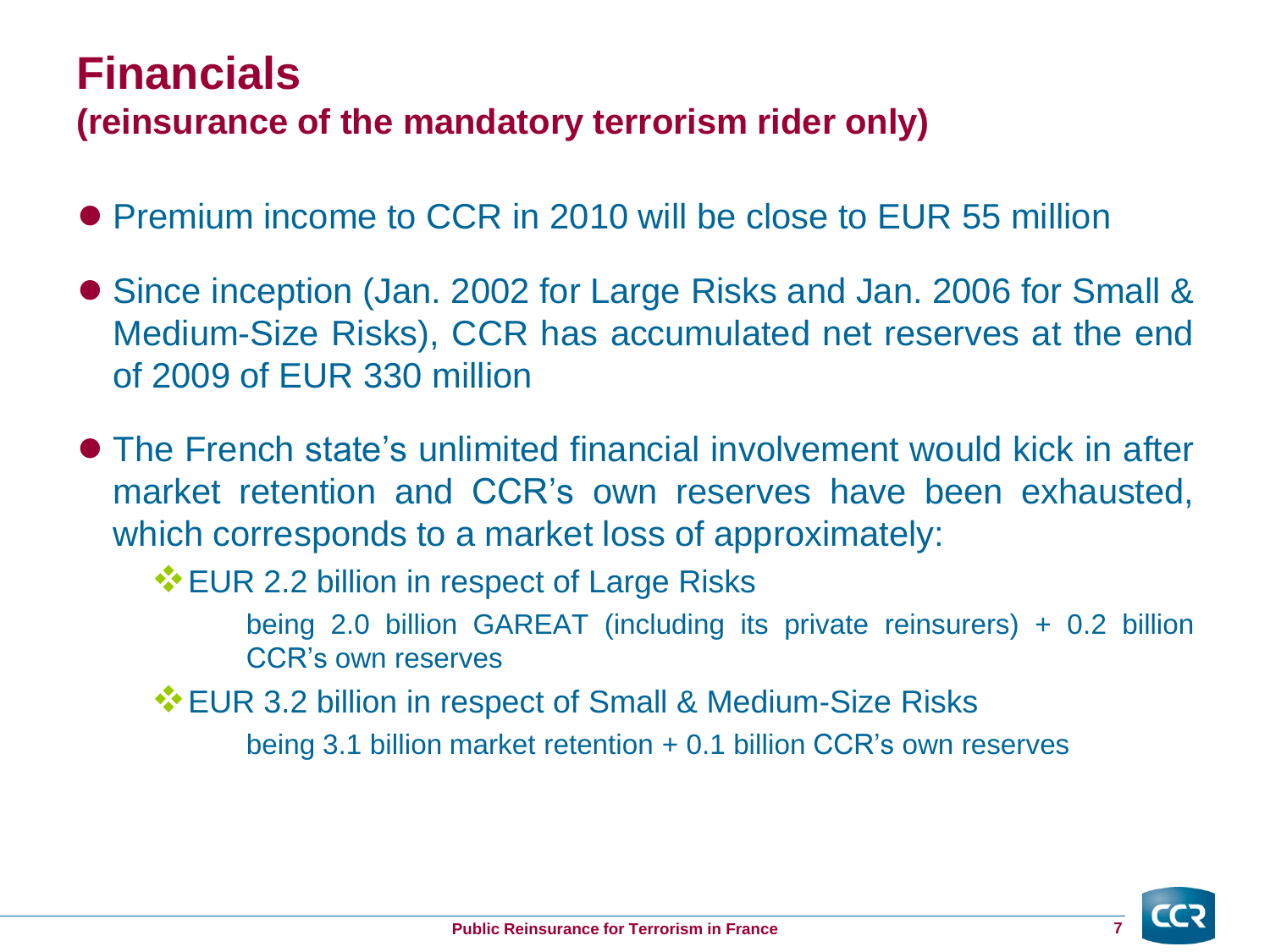## **Further work**

- Improve and collect data on individual risks
- Modeling of exposures
- Pricing
- Funded (market + CCR) vs. non-funded (State financial involvement) cover going forward
- Scope of coverage: bodily injury, contingent business interruption, liability, etc.
- Dealing with cross-border exposures